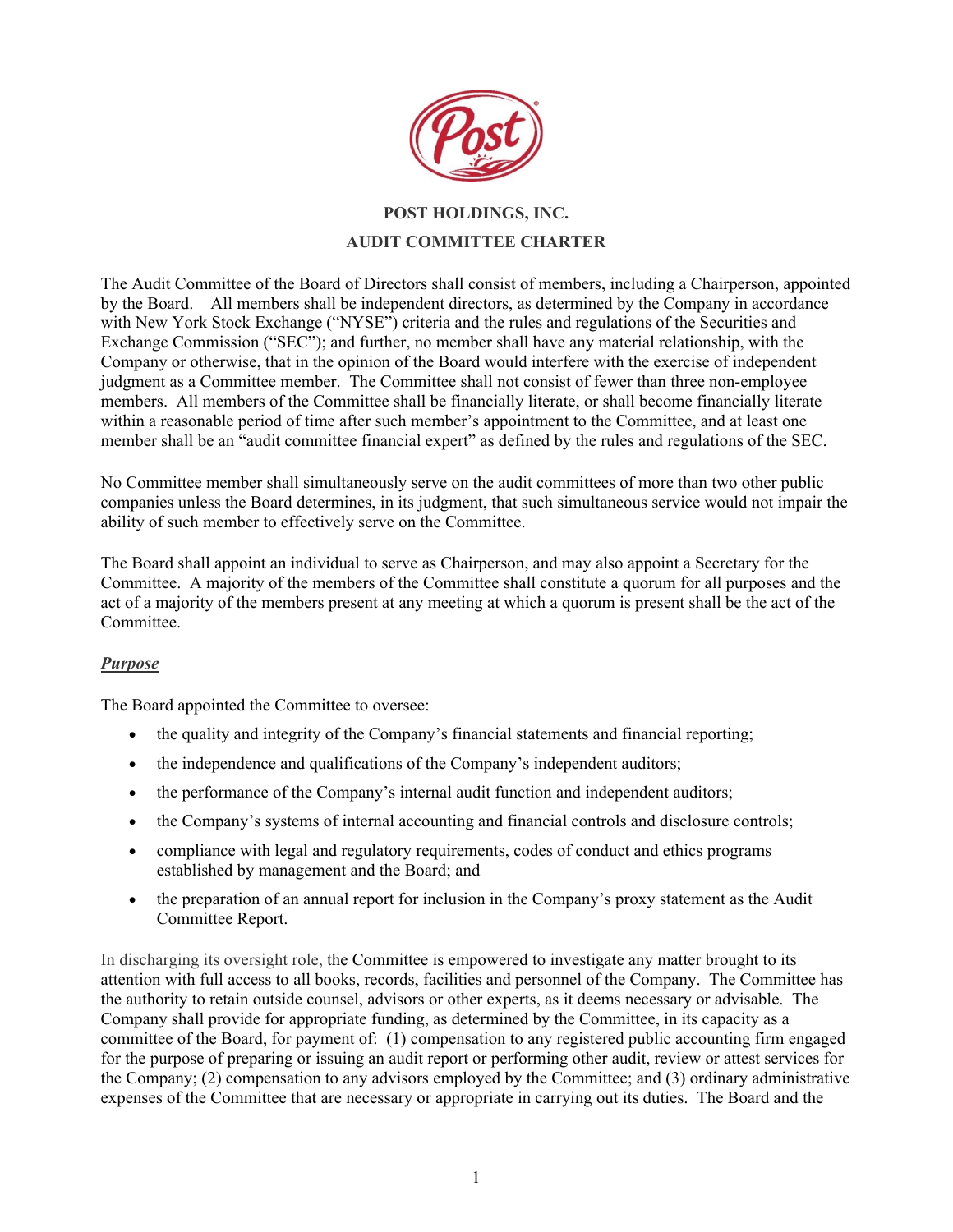Committee are in place to represent the Company's shareholders; accordingly, the independent auditor is ultimately accountable to the Board and the Committee.

## *Meetings*

The Committee shall meet as often as its members deem necessary to perform the Committee's responsibilities.

The Committee shall meet periodically, with management, the senior-most internal auditor, and the independent auditors in separate sessions to discuss any matters which the Committee or these groups believe should be discussed privately with the Committee. The Committee will also meet at any time that the independent auditors believe communication with the Committee is required.

## *Authority and Responsibilities*

The Committee's job is one of oversight and it recognizes that the Company's management is responsible for preparing the Company's financial statements and that the independent auditors are responsible for auditing those financial statements.

The Committee shall assist the Board in monitoring the Company's financial reporting processes, systems of internal control, the independence and performance of the Company's independent auditors and the performance of the internal auditors, and shall provide an avenue of communication among management, the independent auditors, the internal auditors and the Board. The Committee shall perform any other activities consistent with the Company's Articles of Incorporation (at they may be amended from time to time), Bylaws (as they may be amended from time to time) and governing law as the Committee or the Board deems necessary or appropriate.

The Committee will make regular reports to the Board and will propose any necessary action to the Board. The Committee will review and assess the adequacy of this charter at least annually. The Committee will annually evaluate its own performance.

The following duties shall be the common recurring activities of the Committee in carrying out its oversight function. These duties are set forth as a guide with the understanding that the Committee may diverge from this guide as appropriate given the circumstances.

The Committee's duties are to:

- Appoint or replace the Company's independent auditors.
- Approve all audit engagement fees and terms as well as lawful non-audit engagements with the independent auditor.
- Review and approve the services to be provided by the independent auditors for the coming year, including the scope of audits, audit plan and fees therefor.
- Discuss with management and the independent auditors the quality and adequacy of the Company's internal controls, as well as the Company's accounting policies and principles followed on financial and accounting matters, internal audits, legal compliance, and ethical and responsible business conduct; and review the adequacy of programs and procedures for compliance with such policies.
- Review the effect of new or proposed auditing, accounting or reporting standards with management and the independent auditors.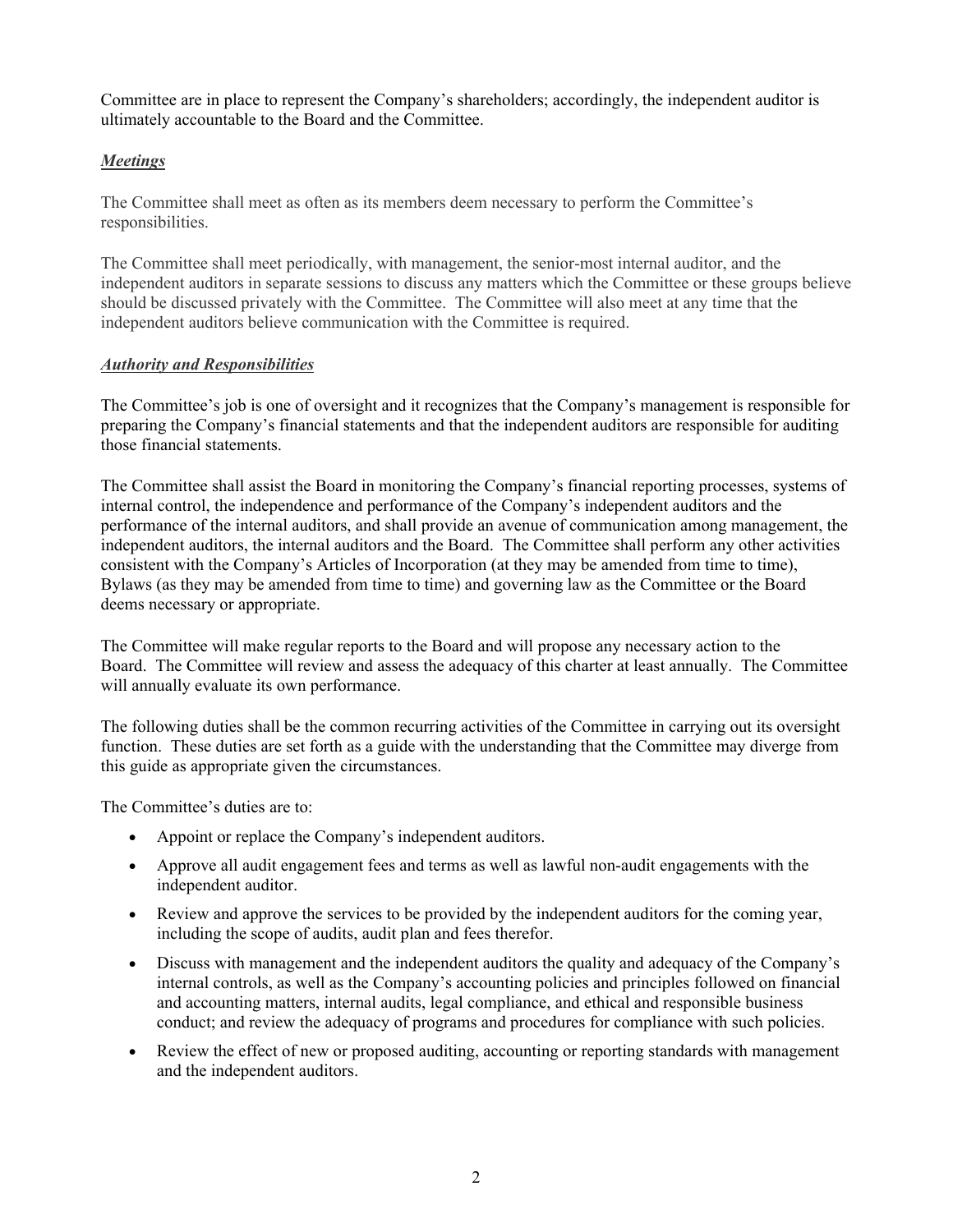- Review with the independent auditors any audit problems or difficulties and management's response, and resolve any disagreements between management and the independent auditors regarding financial reporting.
- Review and discuss with management and the independent auditors the annual audited financial statements, including disclosures made under "Management's Discussion and Analysis of Financial Condition and Results of Operations," and recommend to the Board whether the audited financial statements should be included in the Company's Annual Report on Form 10-K (or the Annual Report to Shareholders if distributed prior to the filing of Form 10-K).
- Review and consider with the independent auditors the results of the annual audit of the Company's financial statements and all matters required to be discussed by Statement of Auditing Standards ("SAS") No. 114 and other existing professional standards.
- Review and discuss with management and the independent auditors the Company's interim financial results, including disclosures made under "Management's Discussion and Analysis of Financial Condition and Results of Operations," to be included in the Company's quarterly reports to be filed with the SEC and the matters required to be discussed by SAS No.114; this communication will occur prior to the Company's filing of Form 10-Q.
- Review and discuss the Company's earnings press releases, as well as financial information and earnings guidance provided to analysts and rating agencies.
- Receive annually from the independent auditors a formal written statement delineating all relationships between the independent auditors and the Company in accordance with existing professional standards and applicable laws and regulations and rules of the NYSE. Discuss with the independent auditors any such disclosed relationships or non-audit services that may impair their objectivity and independence, and if necessary, recommend that the Board take appropriate action to ensure the independence of the independent auditors.
- At least annually, obtain and review a report from the independent auditors describing: the firm's internal quality-control procedures, any material issues raised by the most recent internal qualitycontrol review, or peer review, of the firm, or by any inquiry or investigation by governmental or professional authorities, within the preceding five years, respecting one or more independent audits carried out by the firm, and any steps taken to deal with any such issues; and (to assess the auditors' independence) all relationships between the independent auditors and the Company.
- Prepare any reports regarding the Committee's actions that SEC rules require be included in the Company's filings.
- Discuss policies with respect to risk assessment and risk management.
- Review information concerning environmental, legal, regulatory and other matters that may represent material financial exposure and/or material risk and appropriate management thereof.
- Develop and recommend to the Board for approval a clear and definitive hiring policy regarding employees or former employees of the Company's independent auditors.
- Develop and recommend to the Board for approval a code of business conduct and ethics for the Board, consistent with NYSE and SEC rules and regulations, other applicable law, and the Company's existing business conduct guidelines.
- Review the Company's codes of business conduct and ethics at least annually, and recommend changes as necessary.
- Establish procedures for (1) the receipt, retention and treatment of complaints received by the Company regarding accounting, internal accounting controls or auditing matters and (2) the confidential, anonymous submission by Company employees of concerns regarding questionable accounting or auditing matters.